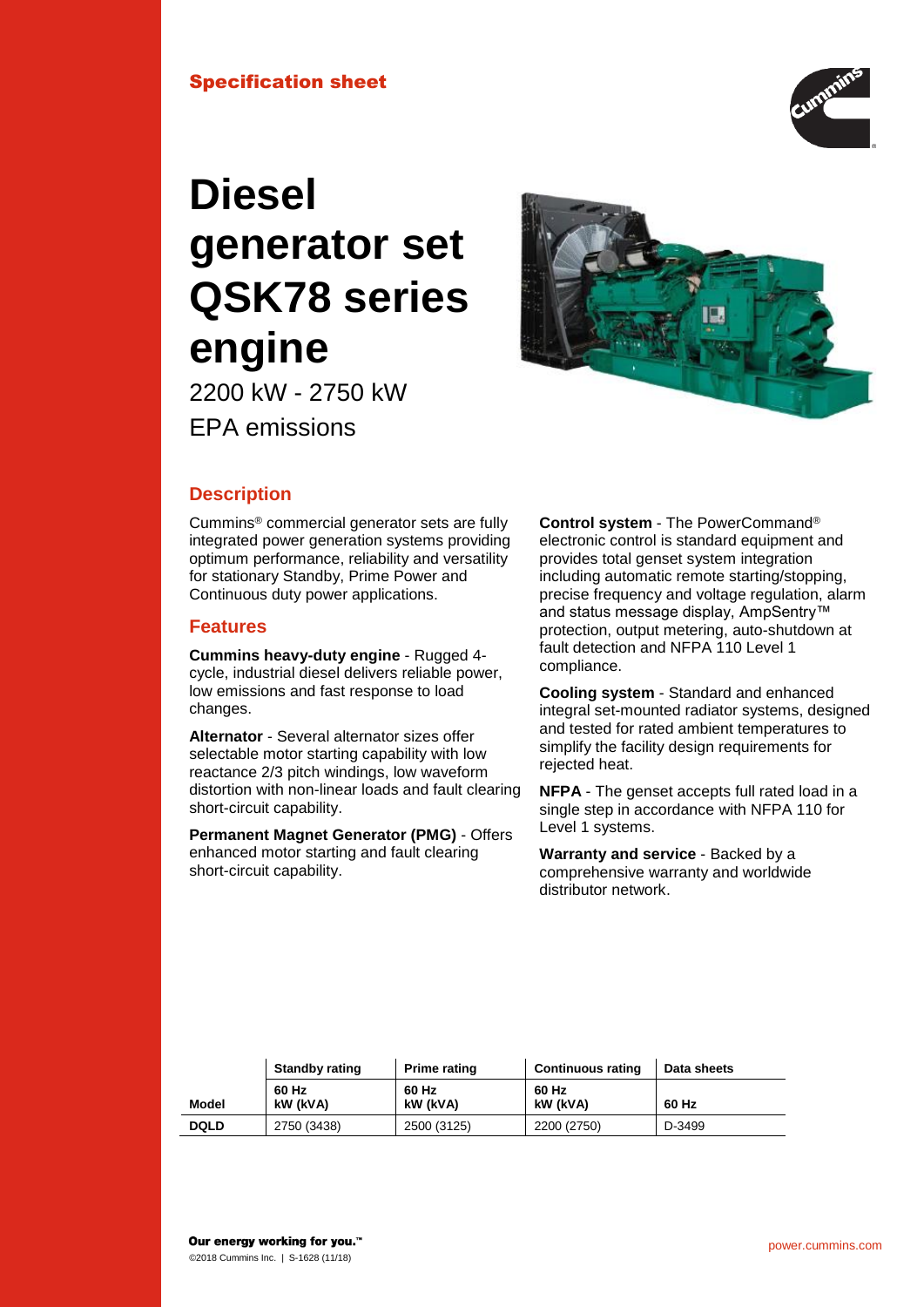# **Generator set specifications**

| Transient performance                                 | ISO 8528-5 compliant                                                                         |
|-------------------------------------------------------|----------------------------------------------------------------------------------------------|
| Steady state voltage regulation, no load to full load | ± 1.0%                                                                                       |
| Random voltage variation                              | ± 1.0%                                                                                       |
| Frequency regulation                                  | <b>Isochronous</b>                                                                           |
| Steady state frequency band                           | ± 0.5%                                                                                       |
| Radio frequency emissions compliance                  | BS EN61000-6-4:2001 emissions-industrial                                                     |
| Immunity frequency emissions compliance               | BS EN61000-6-2:2001 immunity-industrial<br>IEC 801.2 through IEC 801.5; MIL STD 461C, Part 9 |

# **Engine specifications**

| <b>Bore</b>                 | 170.0 mm (6.69 in)                                                                              |
|-----------------------------|-------------------------------------------------------------------------------------------------|
|                             |                                                                                                 |
| Stroke                      | 190.0 mm (7.48 in)                                                                              |
| Displacement                | 77.6 litres (4735 in <sup>3</sup> )                                                             |
| Configuration               | Cast iron, V 18 cylinder                                                                        |
| Battery capacity            | 2200 amps minimum at ambient temperature of -18 °C to 0 °C<br>$(0 \degree F$ to 32 $\degree F)$ |
| Battery charging alternator | 40 amps                                                                                         |
| Starting voltage            | 24 volt, negative ground                                                                        |
| Fuel system                 | Direct injection: number 2 diesel fuel, fuel filter, automatic electric fuel<br>shutoff         |
| Fuel filter                 | Triple element, 10 micron filtration, spin-on fuel filter with water<br>separator               |
| Air cleaner type            | Dry replaceable element                                                                         |
| Lube oil filter type(s)     | Six spin-on, combination full flow filter and bypass filters                                    |
| Standard cooling system     | High ambient cooling system                                                                     |

# **Alternator specifications**

| Design                                       | Brushless, 4 pole, drip proof, revolving field                 |
|----------------------------------------------|----------------------------------------------------------------|
| Stator                                       | $2/3$ pitch                                                    |
| Rotor                                        | Two bearing, flexible coupling                                 |
| Insulation system                            | Class H on low voltage and medium, Class F on high voltage     |
| Standard temperature rise                    | 125 °C Standby at 40 °C ambient                                |
| Exciter type                                 | Permanent Magnet Generator (PMG)                               |
| Phase rotation                               | A(U), B(V), C(W)                                               |
| Alternator cooling                           | Direct drive centrifugal blower fan                            |
| AC waveform Total Harmonic Distortion (THDV) | < 5% no load to full linear load, < 3% for any single harmonic |
| Telephone Influence Factor (TIF)             | < 50 per NEMA MG1-22.43                                        |
| Telephone Harmonic Factor (THF)              | $< 3\%$                                                        |

# **Available voltages**

## **60 Hz Line-Neutral/Line-Line**

| • 380 | •480  | •4160         | $\cdot$ 13200 |  |
|-------|-------|---------------|---------------|--|
| • 440 | • 600 | $\cdot$ 12470 | •13800        |  |
| .     | .     |               |               |  |

Note: Consult factory for other voltages.

## **Generator set options and accessories**

## **Engine**

- 208/240/480 V coolant heater for ambient above  $4.5 \degree C$  (40  $\degree F$ ) -10,000 W max.
- 208/240/480 V coolant heater for ambient below 4.5 ºC (40 ºF) - 12,840 W max.

#### **Cooling system**

- Remote radiator
- High ambient air temperature (ship loose)
- Enhanced high ambient air temperature (ship loose)

## **Control panel**

- Multiple language support
- Right or left facing mounting
- Floor mounted
- 3 phase differential CTs (3x or 6x CTs)
- Masterless load demand
- Warning high bearing temperature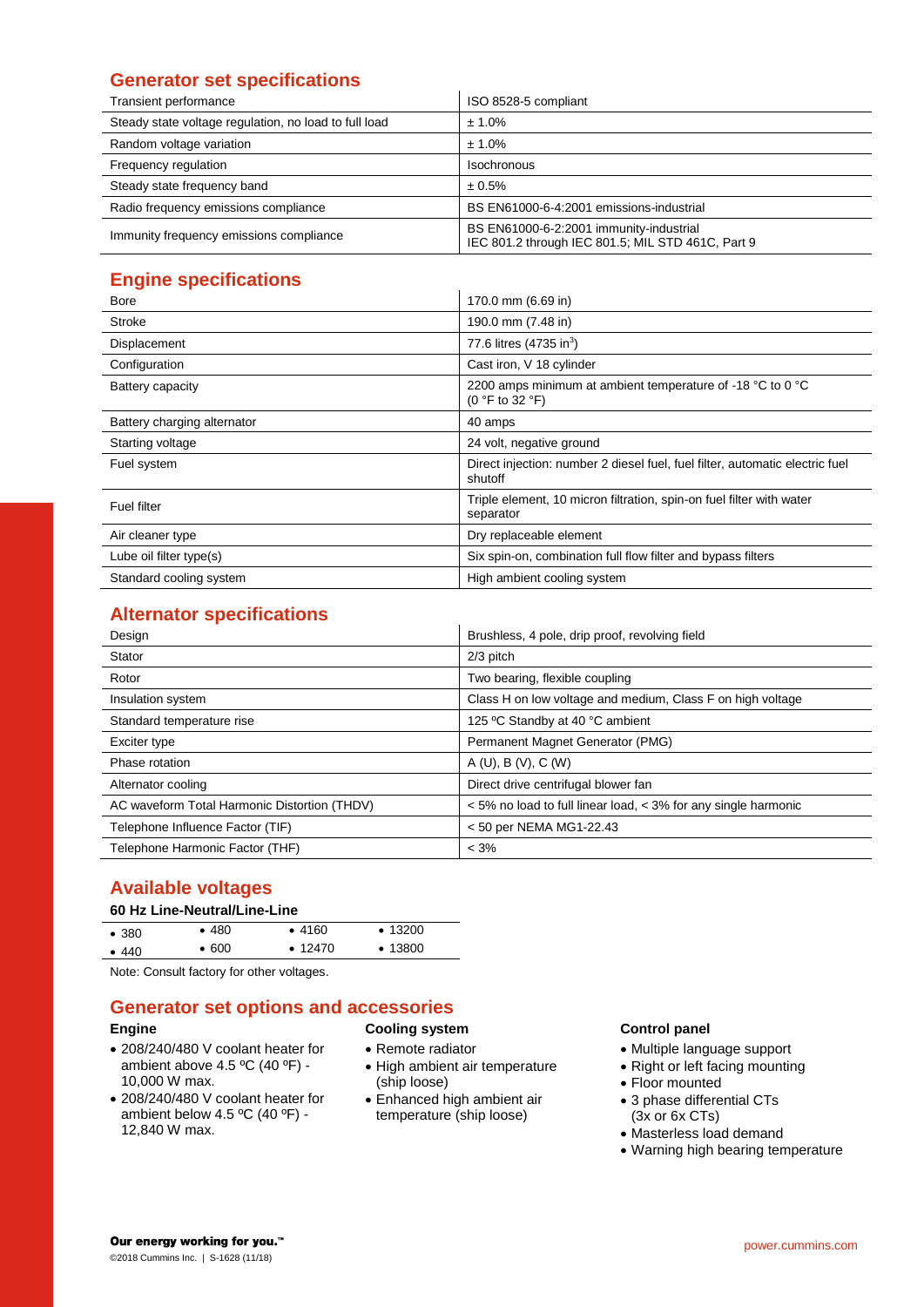# **Generator set options and accessories (continued)**

#### **Control panel**

- Alternator temperature monitoring
- Exhaust gas temperature monitoring
- 6x user-configurable relays
- 120/240 V heater control cabinet
- Mechanical hour meter
- 2x digital input/output

#### **Exhaust system**

- Residential grade exhaust silencer
- Critical grade exhaust silencer

## **Generator set**

- Battery
- Battery rack with hold-down floor standing
- PowerCommand network
- Remote annunciator panel
- Vibration isolators
- 2 year warranty
- 5 year warranty
- 10 year major components warranty

### **Alternator**

- 80 °C rise
- 105 °C rise
- 125 °C rise
- 150 °C rise
- 120/240 V 300 W anti-condensation heater
- Temperature sensor RTDs, 2/phase
- Temperature sensor alternator bearing RTD
- Differential current transformers

Note: Some options may not be available on all models - consult factory for availability.

# **PowerCommand 3.3 – control system**



The PowerCommand control system is an integrated microprocessor based generator set control system providing voltage regulation, engine protection, alternator protection, operator interface and isochronous governing.

**AmpSentry** – Includes integral AmpSentry protection, which provides a full range of alternator protection functions that are matched to the alternator provided.

**Power management** – Control function provides battery monitoring and testing features and smart starting control system.

**Advanced control methodology** – Three phase sensing, full wave rectified voltage regulation, with a PWM output for stable operation with all load types.

**Communications interface** – Control comes standard with PCCNet and Modbus interface.

**Regulation compliant** – Prototype tested: UL, CSA and CE compliant.

**Service** - InPower™ PC-based service tool available for detailed diagnostics, setup, data logging and fault simulation.

**Reliable design** – The control system is designed for reliable operation in harsh environment.

## **Multi-language support**

#### **Operator panel features**

Operator panel features – The operator panel, in addition to the alternator, displays the Utility/AC bus data.

#### **Operator/display functions**

- 320 x 240 pixels graphic LED backlight LCD
- Auto, manual, start, stop, fault reset and lamp test/panel lamp switches
- Alpha-numeric display with pushbuttons
- LED lamps indicating genset running, remote start**,** not in auto, common shutdown, common warning**,** manual run mode, auto mode and stop.

#### **Paralleling control functions**

- Digital frequency synchronization and voltage matching
- Isochronous kW and kVar load sharing controls
- Droop kW and kVar control
- Sync check
- Extended paralleling (peak shave/base load)
- Digital power transfer control (AMF) provides load transfer operation in open or closed transition or soft (ramping) transfer mode

#### **Alternator data**

- Line-to-Neutral and Line-to-Line AC volts
- 3-phase AC current
- Frequency
	- kW, kVar, power factor kVA (three phase and total)

#### **Engine data**

- DC voltage
- Engine speed
- Lube oil pressure and temperature
- Coolant temperature
- Comprehensive FAE data (where applicable)

#### **Other data**

- Genset model data
- Start attempts, starts, running hours, kW hours
- Load profile (operating hours at % load in 5% increments)
- Fault history
- Data logging and fault simulation (requires InPower)

# **Standard control functions**

## **Digital governing (optional)**

- Integrated digital electronic isochronous governor
- Temperature dynamic governing

#### **Digital voltage regulation**

- Integrated digital electronic voltage regulator
- 3-phase, 4-wire Line-to-Line sensing
- Configurable torque matching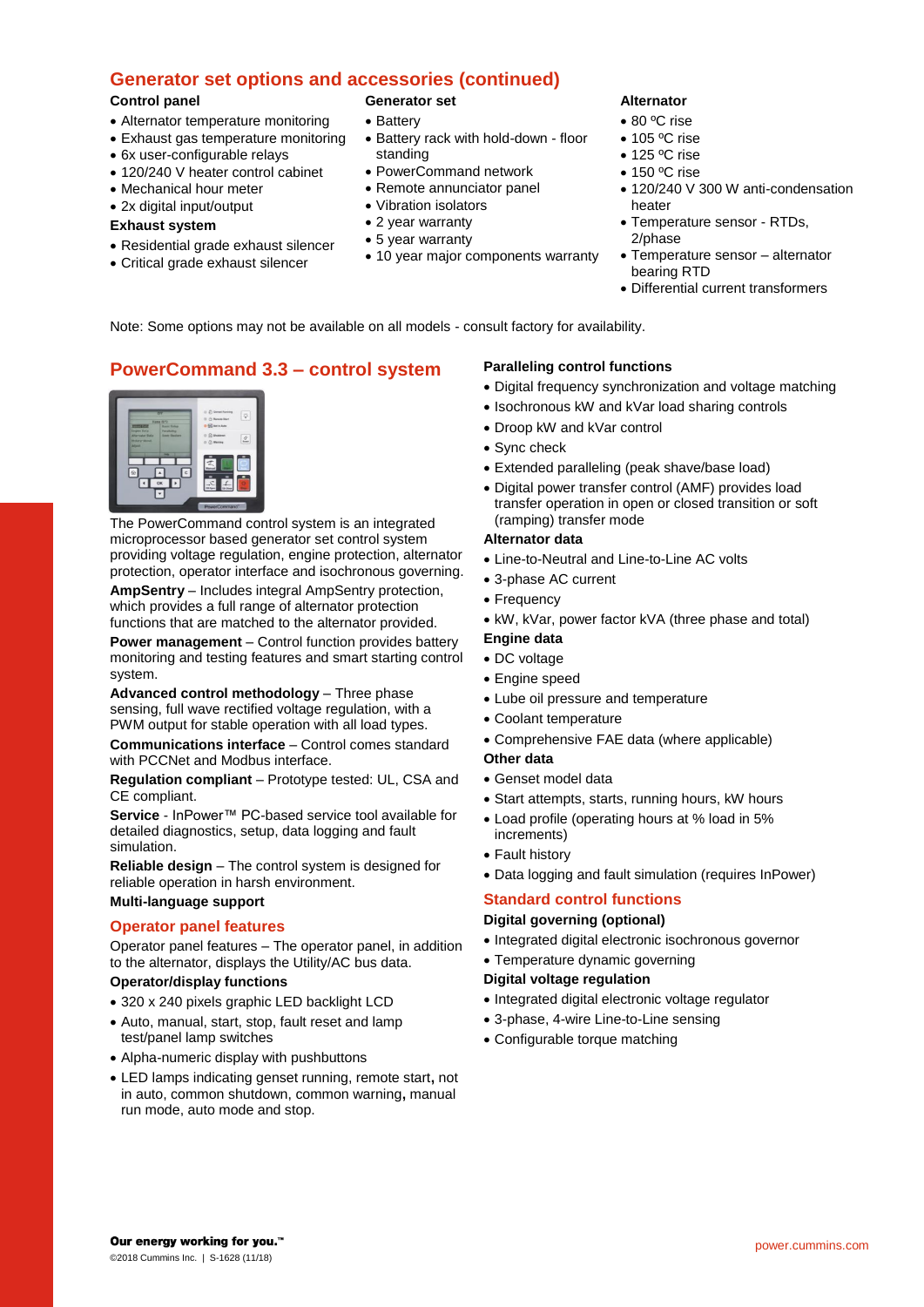## **Standard control functions (continued)**

#### **AmpSentry AC protection**

- AmpSentry protective relay
- Over current and short circuit shutdown
- Over current warning
- Single and three phase fault regulation
- Over and under voltage shutdown
- Over and under frequency shutdown
- Overload warning with alarm contact
- Reverse power and reverse Var shutdown
- Field overload

#### **Engine protection**

- Battery voltage monitoring, protection and testing
- Overspeed shutdown
- Low oil pressure warning and shutdown
- High coolant temperature warning and shutdown
- Low coolant level warning or shutdown
- Low coolant temperature warning
- Fail to start (overcrank) shutdown
- Fail to crank shutdown

# **Ratings definitions**

#### **Emergency Standby Power (ESP)**:

Applicable for supplying power to varying electrical loads for the duration of power interruption of a reliable utility source. Emergency Standby Power (ESP) is in accordance with ISO 8528. Fuel Stop power in accordance with ISO 3046, AS 2789, DIN 6271 and BS 5514.

#### **Limited-Time Running Power (LTP)**:

Applicable for supplying power to a constant electrical load for limited hours. Limited-Time Running Power (LTP) is in accordance with ISO 8528.

#### **Prime Power (PRP)**:

Applicable for supplying power to varying electrical loads for unlimited hours. Prime Power (PRP) is in accordance with ISO 8528. Ten percent overload capability is available in accordance with ISO 3046, AS 2789, DIN 6271 and BS 5514.

#### **Base Load (Continuous) Power (COP)**:

Applicable for supplying power continuously to a constant electrical load for unlimited hours. Continuous Power (COP) in accordance with ISO 8528, ISO 3046, AS 2789, DIN 6271 and BS 5514.

- Cranking lockout
- Sensor failure indication
- Low fuel level warning or shutdown
- Fuel-in-rupture-basin warning or shutdown
- Full authority electronic engine protection

#### **Control functions**

- Time delay start and cool down
- Real time clock for fault and event time stamping
- Exerciser clock and time of day start/stop
- Data logging
- Cycle cranking
- Load shed
- Configurable inputs and outputs (4)
- Remote emergency stop

#### **Options**

• Auxiliary output relays (2)



This outline drawing is for reference only. See respective model data sheet for specific model outline drawing number.

#### **Do not use for installation design**

| Model | Dim "A"    | Dim "B"      | Dim "C"      | Set weight*   | Set weight*   |
|-------|------------|--------------|--------------|---------------|---------------|
|       | $mm$ (in.) | $mm$ (in.)   | $mm$ (in.)   | dry kg (lbs)  | wet kg (lbs)  |
| DQLD* | 7138 (281) | 2750 (108.3) | 3387 (133.3) | 23000 (50706) | 23777 (52419) |

Notes: \* With standard features. See outline drawings for other configurations.